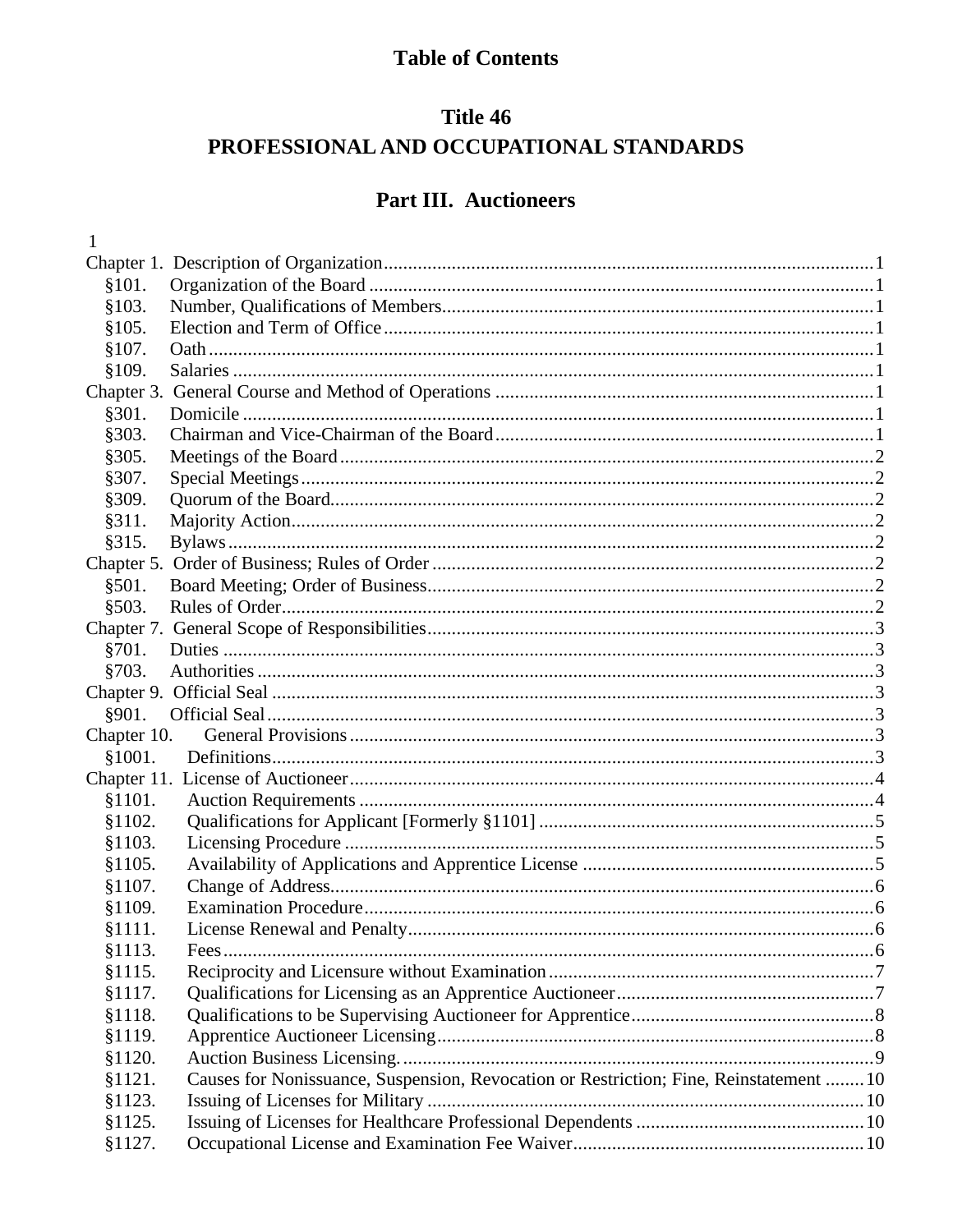| \$1201. |  |
|---------|--|
|         |  |
| \$1301. |  |
|         |  |
| §1501.  |  |
| §1503.  |  |
|         |  |
| §1701.  |  |
| §1703.  |  |
| \$1705. |  |
|         |  |
| \$1901. |  |
|         |  |
| §2101.  |  |
|         |  |
| §2901.  |  |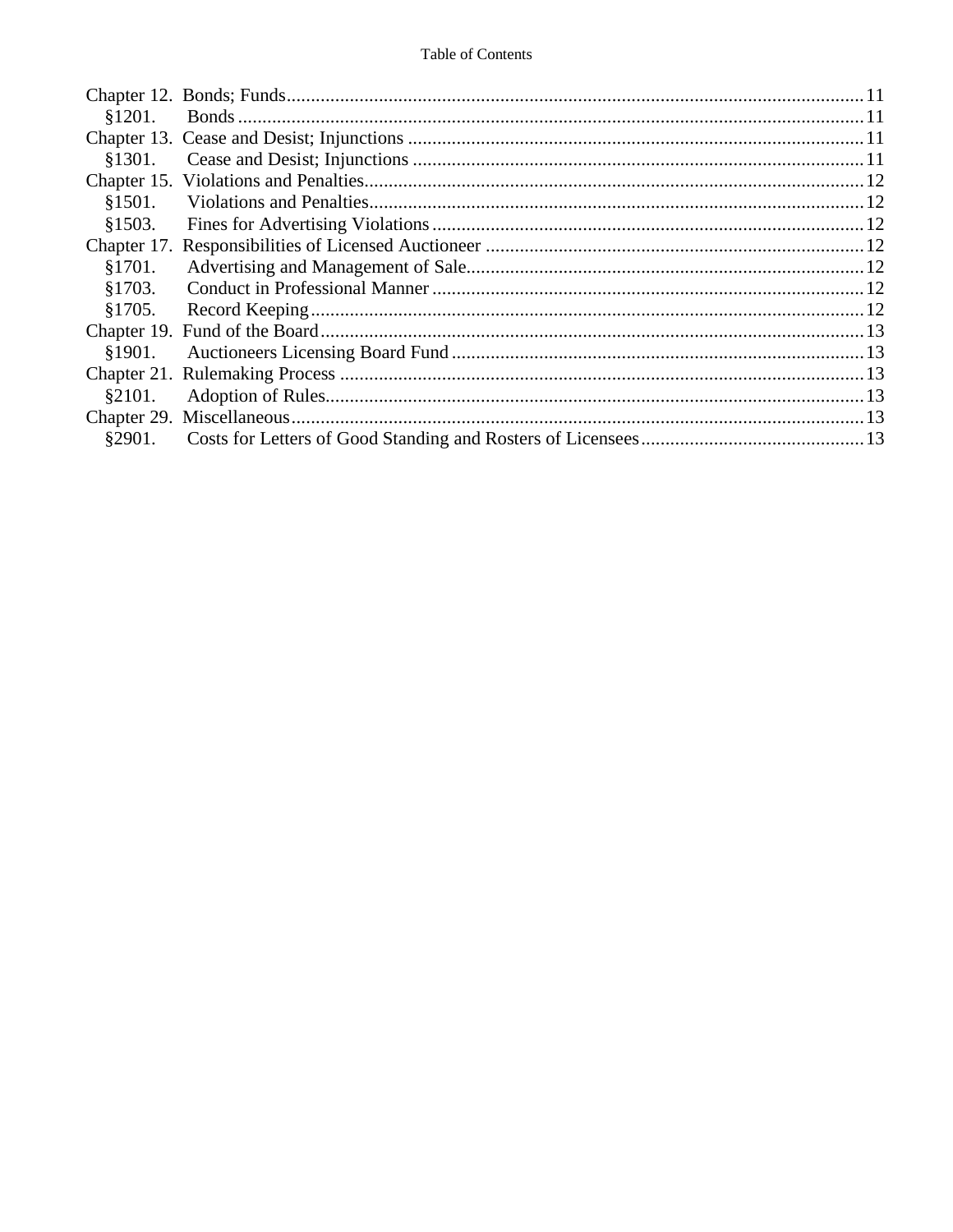# **Title 46 PROFESSIONAL AND OCCUPATIONAL STANDARDS Part III. Auctioneers**

## <span id="page-2-0"></span>**Chapter 1. Description of Organization**

#### <span id="page-2-2"></span><span id="page-2-1"></span>**§101. Organization of the Board**

A. The Louisiana Auctioneer Licensing Board (hereafter referred to as *board*) is created by virtue of R.S. 37:3111 and is created as an agency of the state government in the Department of Economic Development. No member of the board shall be held liable as an individual in any suit against the board. Statutes relating thereto are found in R.S. 37:3111 et seq., of the Louisiana Statutes.

AUTHORITY NOTE: Promulgated in accordance with R.S. 37:3111 et seq.

HISTORICAL NOTE: Promulgated by the Department of Commerce, Auctioneer Licensing Board, LR 11:335 (April 1985), amended by the Department of Economic Development, Auctioneers Licensing Board, LR 14:781 (November 1988).

#### <span id="page-2-3"></span>**§103. Number, Qualifications of Members**

A. The board shall be composed of seven persons, consisting of the chairman and vice-chairman, and five of whom shall be auctioneers, one selected from each Public Service Commission district, and two of whom shall be consumers from the public-at-large, all appointed by the governor. Each appointee shall be a citizen of the United States of America and a resident of Louisiana and at least 30 years of age. The initial auctioneer members shall not be required to be licensed but shall obtain a license within a reasonable time after appointment; each subsequent member shall be a licensed auctioneer.

AUTHORITY NOTE: Promulgated in accordance with R.S. 37:3111 and R.S. 37:3112.

HISTORICAL NOTE: Promulgated by the Department of Commerce, Auctioneer Licensing Board, LR 11:335 (April 1985), amended by the Department of Economic Development, Auctioneers Licensing Board, LR 14:782 (November 1988).

#### <span id="page-2-4"></span>**§105. Election and Term of Office**

A. The chairman and vice-chairman shall hold office as board members so long as they hold their respective positions as elective officers of the board. Each appointed member shall serve at the pleasure of the governor for a term concurrent to the term of office of the governor appointing him except that each member shall serve until his successor has been appointed and begins serving. Each appointment by the governor shall be submitted to the Senate for confirmation. In the event of the death, resignation, or disability of a member of the board, the governor shall fill the vacancy by appointing a qualified person for the remainder of the unexpired term.

AUTHORITY NOTE: Promulgated in accordance with R.S. 37:3111 and R.S. 37:3112.

HISTORICAL NOTE: Promulgated by the Department of Commerce, Auctioneer Licensing Board, LR 11:335 (April 1985), amended by the Department of Economic Development, Auctioneers Licensing Board, LR 14:782 (November 1988), amended by the Office of the Governor, Auctioneers Licensing Board, LR 31:1325 (June 2005).

#### <span id="page-2-5"></span>**§107. Oath**

A. Each member of the board shall receive a certificate of appointment from the governor, and before beginning his term of office, shall file with the secretary of state his written oath or affirmation for faithful discharge of his official duty.

AUTHORITY NOTE: Promulgated in accordance with R.S. 37:3111 and R.S. 37:3112.

HISTORICAL NOTE: Promulgated by the Department of Commerce, Auctioneer Licensing Board, LR 11:335 (April 1985), amended by the Department of Economic Development, Auctioneers Licensing Board, LR 14:782 (November 1988).

#### <span id="page-2-6"></span>**§109. Salaries**

A. Members of the board may receive a per diem or compensation when actually attending a meeting of the board or any of its committees and for time spent on behalf of the board on official business. Additionally, members may be reimbursed for actual and necessary travel, incidental, and clerical expenses incurred in carrying out the provisions of this Chapter when and if funds are available from the board's funds.

AUTHORITY NOTE: Promulgated in accordance with R.S. 37:3111 and R.S. 37:3112.

HISTORICAL NOTE: Promulgated by the Department of Commerce, Auctioneer Licensing Board, LR 11:335 (April 1985), amended by the Department of Economic Development, Auctioneers Licensing Board, LR 14:782 (November 1988).

### <span id="page-2-7"></span>**Chapter 3. General Course and Method of Operations**

#### <span id="page-2-8"></span>**§301. Domicile**

A. The board shall be domiciled in Baton Rouge, Louisiana, but shall be authorized to meet elsewhere in the state.

AUTHORITY NOTE: Promulgated in accordance with R.S. 37:3111(C).

HISTORICAL NOTE: Promulgated by the Department of Commerce, Auctioneer Licensing Board, LR 11:335 (April 1985), amended by the Department of Economic Development, Auctioneers Licensing Board, LR 14:782 (November 1988).

#### <span id="page-2-9"></span>**§303. Chairman and Vice-Chairman of the Board**

A. The chairman, or in his absence, the vice-chairman, or in the absence of both of them, the chairman chosen by the members present shall preside at all meetings of the board. The chairman shall be the chief executive officer of the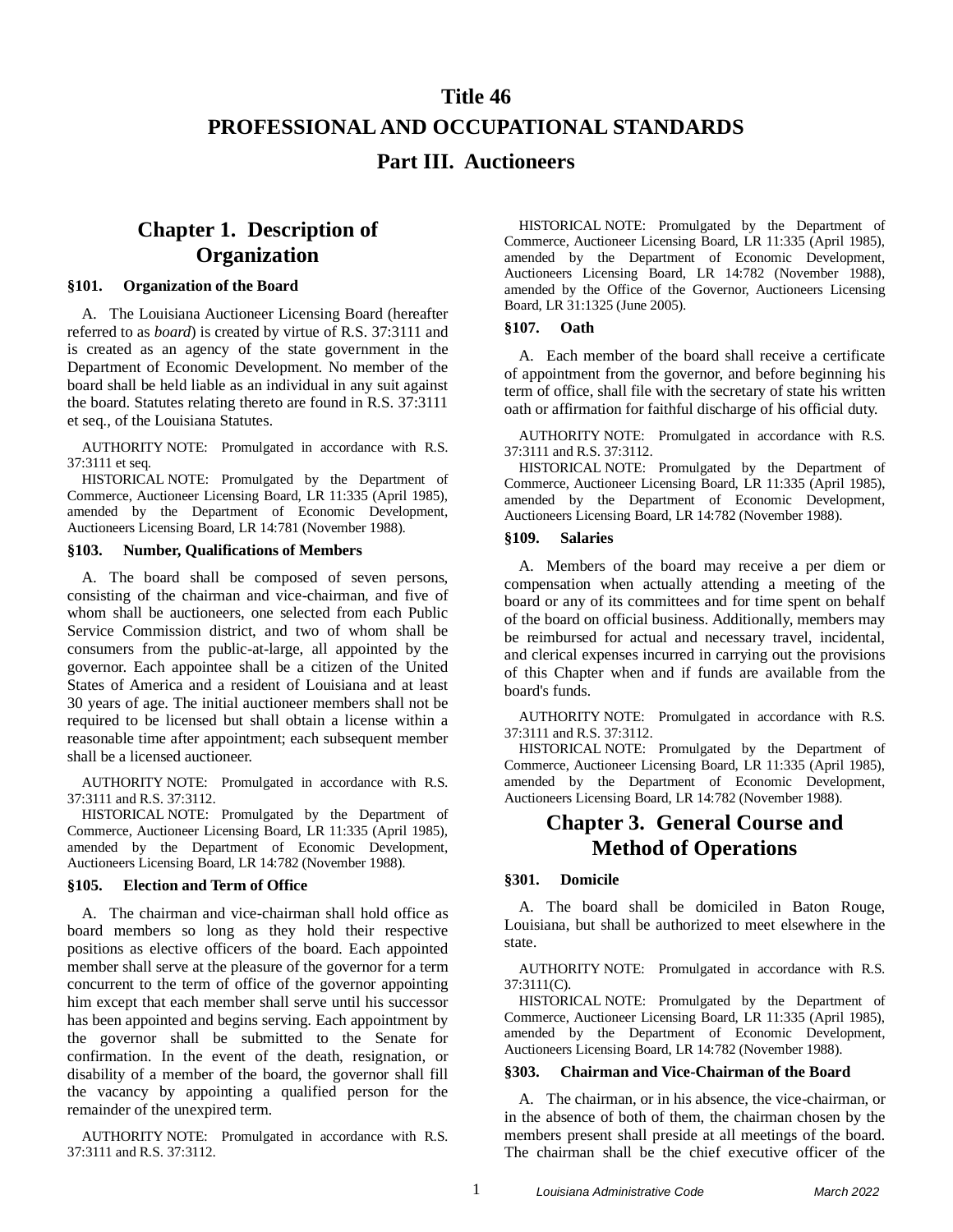board, and subject to the direction and under the supervision of the board, shall have general charge of the business affairs and property of the board and control of its officers. The chairman shall preside at all meetings of the members, shall appoint the members of all committees created by the bylaws or by resolution of the board. He shall be an exofficio member of all standing committees and other committees created by the bylaws or by resolution of the board.

AUTHORITY NOTE: Promulgated in accordance with R.S. 37:3111 and R.S. 37:3112.

HISTORICAL NOTE: Promulgated by the Department of Commerce, Auctioneer Licensing Board, LR 11:335 (April 1985), amended by the Department of Economic Development, Auctioneers Licensing Board, LR 14:782 (November 1988).

#### <span id="page-3-0"></span>**§305. Meetings of the Board**

A. The board shall conduct regular meetings at least four times a year. A special meeting may be held at such time and place as specified by the executive secretary on call of the chairman or four members. The executive secretary shall give written notice of all meetings to the members of the board and the interested public.

AUTHORITY NOTE: Promulgated in accordance with R.S. 37:3111 and R.S. 7:3112.

HISTORICAL NOTE: Promulgated by the Department of Commerce, Auctioneer Licensing Board, LR 11:336 (April 1985), amended by the Department of Economic Development, Auctioneers Licensing Board, LR 14:782 (November 1988).

#### <span id="page-3-1"></span>**§307. Special Meetings**

A. Special meetings of the board may be called by the chairman or at the request of any four members. The persons authorized to call such a special meeting may fix any place within the state of Louisiana.

B. Notice of any special meeting shall be given by mail posted at least five days prior to such a meeting. If mailed, such notice shall be deemed to be delivered when deposited in the United States mail so addressed, with postage thereon prepaid.

AUTHORITY NOTE: Promulgated in accordance with R.S. 37:3111 and R.S. 37:3112.

HISTORICAL NOTE: Promulgated by the Department of Commerce, Auctioneer Licensing Board, LR 11:336 (April 1985), amended by the Department of Economic Development, Auctioneers Licensing Board, LR 14:782 (November 1988).

#### <span id="page-3-2"></span>**§309. Quorum of the Board**

A. Four members of the board constitute a quorum for all purposes including the granting or issuance of licenses and the rulemaking and adjudicative functions of the board.

AUTHORITY NOTE: Promulgated in accordance with R.S. 37:3111 and R.S. 37:3112.

HISTORICAL NOTE: Promulgated by the Department of Commerce, Auctioneer Licensing Board, LR 11:336 (April 1985), amended by the Department of Economic Development, Auctioneers Licensing Board, LR 14:783 (November 1988).

#### <span id="page-3-3"></span>**§311. Majority Action**

A. The act of the majority of the board members present at a meeting at which a quorum is present shall be the act of the board, except as specified by the statute.

AUTHORITY NOTE: Promulgated in accordance with R.S. 37:3111 and R.S. 37:3112.

HISTORICAL NOTE: Promulgated by the Department of Commerce, Auctioneer Licensing Board, LR 11:336 (April 1985), amended by the Department of Economic Development, Auctioneers Licensing Board, LR 14:783 (November 1988).

#### <span id="page-3-4"></span>**§315. Bylaws**

A. Bylaws of the board may be adopted, amended or repealed by the members of the board at a regular meeting or a special meeting.

AUTHORITY NOTE: Promulgated in accordance with R.S. 37:3112.

HISTORICAL NOTE: Promulgated by the Department of Commerce, Auctioneer Licensing Board, LR 11:339 (April 1985).

### <span id="page-3-5"></span>**Chapter 5. Order of Business; Rules of Order**

#### <span id="page-3-6"></span>**§501. Board Meeting; Order of Business**

A. The order of business at all meetings of board members shall be:

- 1. call to order;
- 2. reading of the minutes of the previous meeting;
- 3. reports of members;
- 4. consideration of financial statements and reports;
- 5. consideration of unfinished business;
- 6. consideration of new and miscellaneous business;
- 7. adjournment.

AUTHORITY NOTE: Promulgated in accordance with R.S. 3111 and R.S. 37:3112.

HISTORICAL NOTE: Promulgated by the Department of Commerce, Auctioneer Licensing Board, LR 11:336 (April 1985), amended by the Department of Economic Development, Auctioneers Licensing Board, LR 14:783 (November 1988).

#### <span id="page-3-7"></span>**§503. Rules of Order**

A. Except as otherwise provided in the statute or the Administrative Procedure Act, the latest edition of *Robert's Rules of Order* as revised from time to time, shall determine procedure in all meetings of the members and the board.

AUTHORITY NOTE: Promulgated in accordance with R.S. 3111 and R.S. 37:3112.

HISTORICAL NOTE: Promulgated by the Department of Commerce, Auctioneer Licensing Board LR 11:336 (April 1985), amended by the Department of Economic Development, Auctioneers Licensing Board, LR 14:783 (November 1988).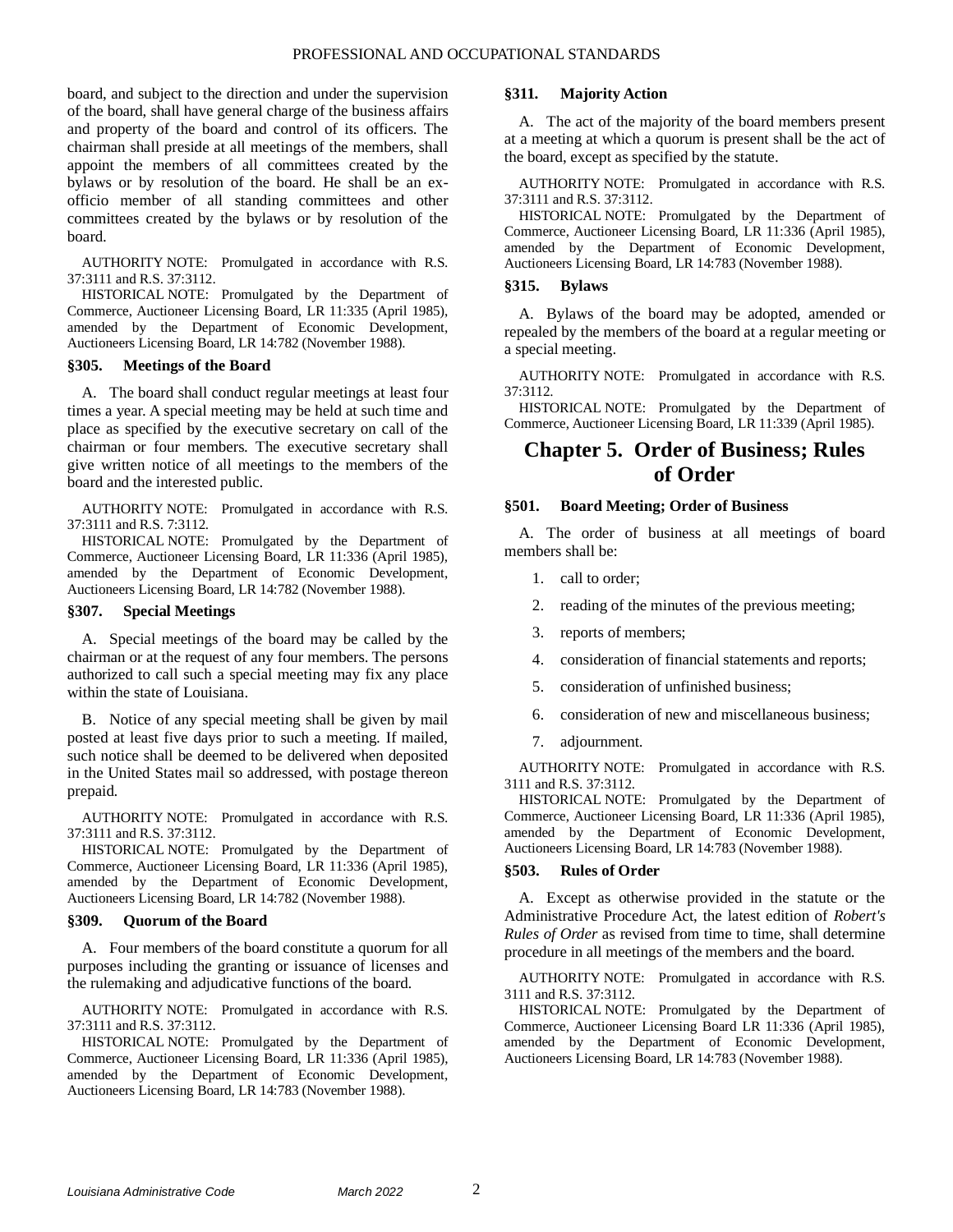## <span id="page-4-0"></span>**Chapter 7. General Scope of Responsibilities**

#### <span id="page-4-1"></span>**§701. Duties**

A. The business and affairs of the board shall be managed by its board members.

B. The board shall perform the following duties:

1. examine each applicant desiring to be licensed as an auctioneer in the state of Louisiana;

2. administer a written examination for licensing at least four times each year in the city of Baton Rouge;

3. adopt rules and regulations to govern auctioneers in the state of Louisiana;

4. issue, suspend, modify or revoke licenses to do business in the state of Louisiana;

5. report to the attorney general of the state of Louisiana all persons violating the provisions of the statute and rules;

6. report annually, no later than March 1, to the governor, the secretary of the department and the legislature on its activities;

7. adopt its official seal;

8. furnish, upon request, a copy of Louisiana auction laws, and also an accurate list of those states having reciprocity with Louisiana.

AUTHORITY NOTE: Promulgated in accordance with R.S. 37:3112.

HISTORICAL NOTE: Promulgated by the Department of Commerce, Auctioneer Licensing Board, LR 11:336 (April 1985), amended by the Department of Economic Development, Auctioneers Licensing Board, LR 14:783 (November 1988).

#### <span id="page-4-2"></span>**§703. Authorities**

A. The board is authorized and shall do the following:

1. adopt and enforce rules and regulations, bylaws and rules of professional conduct as the board may deem necessary and proper to regulate auctions under its jurisdiction in the state of Louisiana, to provide for the efficient operation of the board, and otherwise to discharge its duties and powers under the statute and rules;

2. prescribe and adopt regulations, standards, procedures and policies governing the manner and conditions under which credit shall be given by the board for participation in a program of continuing education, as the board may consider necessary and appropriate to maintain the highest standards of proficiency as an auctioneer in the state of Louisiana;

authorize any member of the board to make any affidavit necessary to the issuance of any injunction or other legal process authorized under the statute or rules of the board;

4. authorize and issue subpoenas to require attendance and testimony and the production of documents for the purpose of enforcing the laws relative to auctions and securing evidence of violations thereof;

5. maintain a current list of licensed auctioneers;

6. select its officers annually.

B. The board is authorized and may do the following:

1. appoint a qualified executive secretary;

2. employ clerical assistance necessary to carry out the administrative work of the board;

3. employ legal counsel to carry out the provisions of the statute and rules, provided that the fees of such counsel and the costs of all proceedings, except criminal prosecutions, are paid by the board from its own funds;

4. incur all necessary and proper expenses.

C. The chairman and executive secretary of the board, or in their absence, any other member of the board, may administer oaths in the taking of testimony upon any matter appertaining to the duties and powers of the board.

AUTHORITY NOTE: Promulgated in accordance with R.S. 37:3112.

HISTORICAL NOTE: Promulgated by the Department of Commerce, Auctioneer Licensing Board, LR 11:336 (April 1985), amended by the Department of Economic Development, Auctioneers Licensing Board, LR 14:783 (November 1988).

### **Chapter 9. Official Seal**

#### <span id="page-4-4"></span><span id="page-4-3"></span>**§901. Official Seal**

A. The official seal of the Louisiana Auctioneer Licensing Board shall be as follows. The board shall have a seal which shall be in the form of a circle with the words "State of Louisiana" together with the words "Louisiana Auctioneers Licensing Board'' inscribed thereon.

AUTHORITY NOTE: Promulgated in accordance with R.S. 37:3112.

HISTORICAL NOTE: Promulgated by the Department of Commerce, Auctioneer Licensing Board, LR 11:336 (April 1985) amended by the Department of Economic Development, Auctioneers Licensing Board, LR 14:784 (November 1988).

### **Chapter 10. General Provisions**

#### <span id="page-4-6"></span><span id="page-4-5"></span>**§1001. Definitions**

*Absolute Auction*—an auction which will result in a change of ownership regardless of price.

*Applicant*—any person applying for a license under this Chapter.

*Apprentice*—any person who is employed, either directly or indirectly, by an auctioneer to deal or engage in auctions or who is studying to become an auctioneer.

*Auction*—the sale by competitive bid of any property which sale consists of a series of invitations for offers to purchase property made by the auctioneer and offers to purchase made by members of the audience culminating in the acceptance by the auctioneer of the highest or most favorable bid. The term "auction" or "sale at auction" includes but is not limited to the following:

1. live auctions;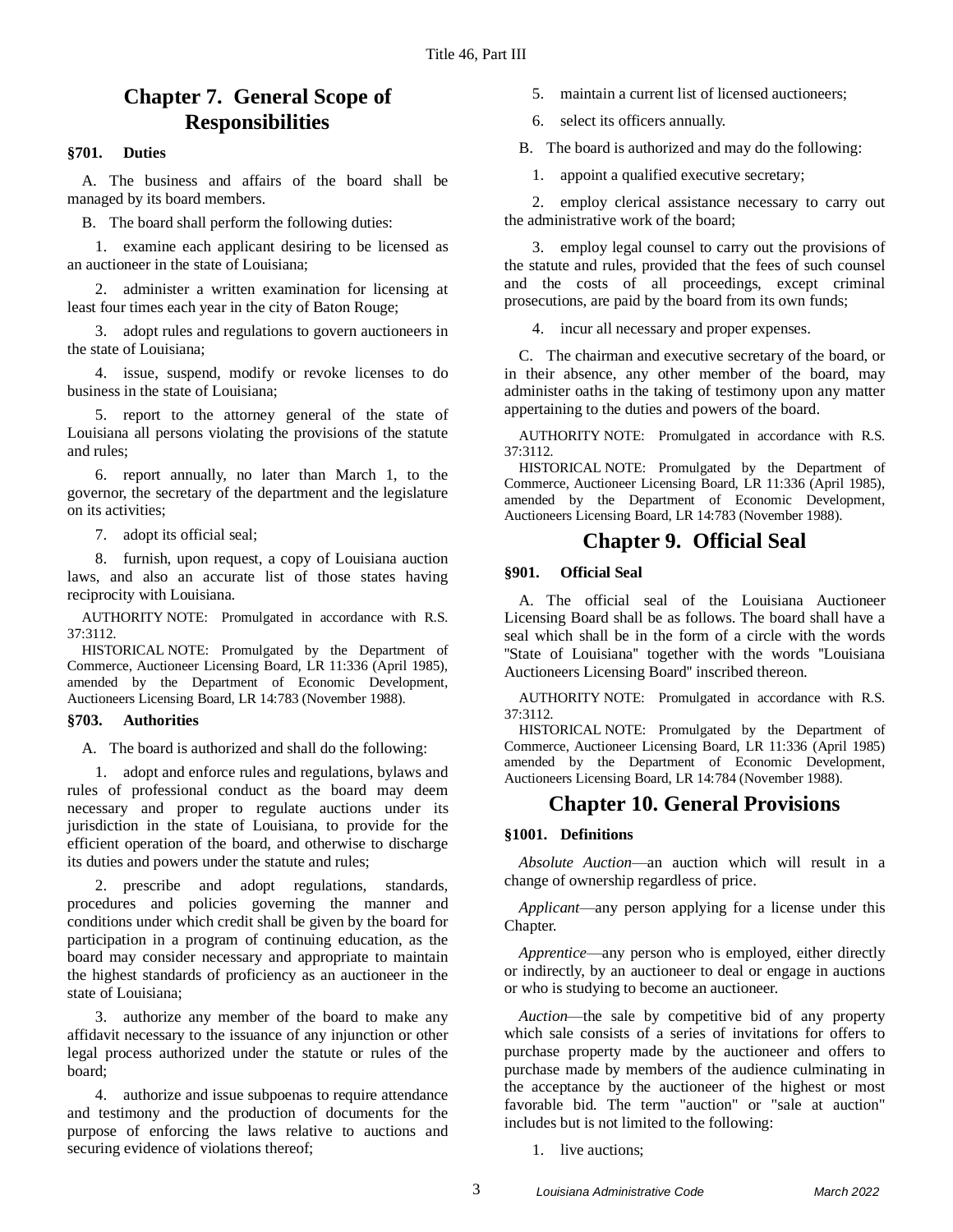- 2. online auctions;
- 3. real-time auctions;
- 4. extended auctions;

5. any similar such events as may be devised with the development of technology; and

6. any combination of the foregoing.

*Auction House*, *Auction Company,* and *Auction Business*—synonymous and interchangeable terms and mean any entity, whether a sole proprietorship, partnership, limited liability partnership, limited liability company, corporation, or any other legal entity defined by the board, which arranges, manages, sponsors, advertises, or carries out two or more auctions within any twelve-month period and which regularly represents that goods are sold at auction. However, a public livestock auction business which exclusively auctions livestock and which is regulated as a livestock market by the Louisiana Board of Animal Health pursuant to R.S. 3:2091 et seq. shall not be defined as an auction business for purposes of this Chapter. An auction house includes those businesses defined herein which conduct business on an internet-based platform.

1. Auction houses which conduct business solely through internet-based platforms are not required to employ a licensed auctioneer to call the auction. Any live or simulcast auctions are required to employ a licensed auctioneer to call the live or real-time auction.

2. Auction houses which conduct any auction through an internet-based platform are responsible for the actions of the platform.

*Auctioneer*—any person who, for another, with or without receiving or collecting a fee, commission, or other valuable consideration, sells or offers to sell property at an auction.

Board—the Louisiana Auctioneers Licensing Board created as created in R.S. 37:3111.

Department—the Office of the Governor.

Licensee—any person or business holding a license under this Chapter.

Person—an individual, partnership, company, corporation, association, or group however organized.

Property—any property, tangible and intangible, movable or immovable, real, personal, or mixed.

Secured Party—a person holding a security interest in a property, whether movable or immovable.

AUTHORITY NOTE: Promulgated in accordance with R.S. 37:3103.

HISTORICAL NOTE: Promulgated by the Office of the Governor, Auctioneers Licensing Board, LR 48:490 (March 2022).

## <span id="page-5-0"></span>**Chapter 11. License of Auctioneer**

#### <span id="page-5-1"></span>**§1101. Auction Requirements**

A. No person, firm, auction house, or corporation, or combination thereof shall sell, dispose of, or offer for sale at public auction or cause or permit to be sold, disposed of, or offered for sale at any public auction any property of whatsoever nature unless said auction is conducted by a duly licensed auctioneer and if such sale takes place at an auction house, by a duly licensed auction house.

B. Notwithstanding any other provision of law to the contrary, a person, firm or corporation, or combination thereof, may sell, dispose of, or offer for sale at any public auction any property of whatever nature without the necessity of any other license, provided that the auction is conducted by a person who is a duly licensed Louisiana auctioneer or Louisiana apprentice auctioneer working under the supervision of a Louisiana licensed auctioneer, whichever is applicable, or otherwise meets the exceptions in accordance with the provisions of this Chapter.

C. The auctioneer license is required in the state of Louisiana for all sales conducted within the state boundaries of the state of Louisiana and for the sales of all immovable and movable properties which are physically located in the state of Louisiana.

D. The following do not require an auctioneer license or an auction house license:

1. a sale conducted by order of any United States Court pursuant to Title 11 of the United States Code relating to bankruptcy.

2. a sale conducted by an employee of the United States or the state of Louisiana or its political subdivisions in the course and scope of his employment.

3. a sale conducted by a charitable or nonprofit organization. This exclusion is only available if the following applies:

a. the Internal Revenue Service has recognized the organization as a nonprofit or charitable organization, or the State of Louisiana has recognized the sale as one for a charitable benefit; and

b. the person conducting the auction as the auctioneer is not paid for his services;

4. a sale conducted by an individual of his own property if such individual is not engaged in the business of selling such property as an auctioneer on a regular basis:

a. anyone selling his own property at auction more than once in a rolling 12-month period will be considered to be in the business of auctioneering and be required to have a license.

b. if any third party's property is included with the individual's own property, the individual selling the property will be required to have a license;

5. a foreclosure sale of realty conducted personally by a trustee under a recorded deed of trust;

6. a foreclosure sale of personal property conducted personally by the mortgagee or other secured party or an employee of such mortgagee or other secured party acting in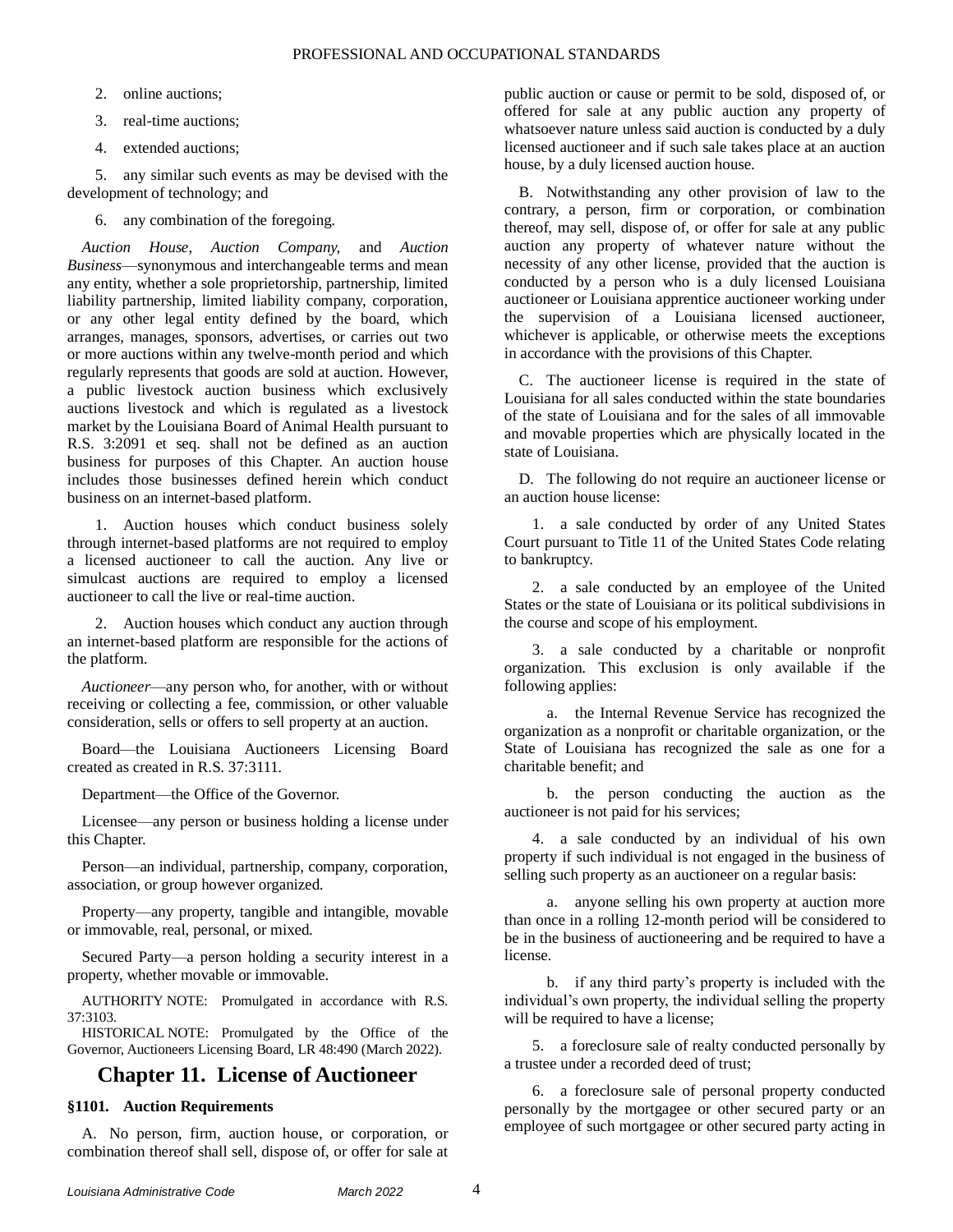the course and scope of his employment under a recorded chattel mortgage or other security or agreement;

7. a sale conducted by sealed bid. This exclusion includes silent auctions unless there is an active solicitation of individual bids.

AUTHORITY NOTE: Promulgated in accordance with R.S. 37:3104 and R.S. 37:3105.

HISTORICAL NOTE: Promulgated by the Office of the Governor, Auctioneers Licensing Board, LR 48:491 (March 2022).AUTHORITY NOTE: Promulgated in accordance with R.S. 37:3113.

#### <span id="page-6-0"></span>**§1102. Qualifications for Applicant [Formerly §1101]**

A. The board shall base determination of satisfactory minimum qualifications for licensing as follows:

- 1. be of good moral character;
- 2. be a citizen, or a legal resident of the United States;
- 3. be at least 18 years of age;
- 4. has completed one of the following:

a. completed a series of studies at a school of auctioneering licensed or approved by the board;

b. completed an apprenticeship of one year working with and under an auctioneer duly licensed in the state of Louisiana.

B. An applicant for licensing shall fill out and file with the board an application form provided by the board. The form shall require relevant information about the applicant's character, knowledge and experience in application of that knowledge. Among the data required on the application form, the applicant shall submit the following information:

1. education background;

2. previous occupational experience in the auction business;

3. three references, including their business addresses, who attest to the applicant's reputation and adherence to ethical standards.

C. If, in the opinion of the board, the applicant provides inadequate information to allow the board to ascertain whether the applicant satisfies the qualifications for licensing, the applicant shall be required to provide additional information for purposes of the application or may be required to present himself for an interview for this purpose.

AUTHORITY NOTE: Promulgated in accordance with R.S. 37:3113.

HISTORICAL NOTE: Promulgated by the Department of Commerce, Auctioneer Licensing Board, LR 11:336 (April 1985), amended by the Department of Economic Development, Auctioneers Licensing Board, LR 14:784 (November 1988), amended by the Office of the Governor, Auctioneers Licensing Board, LR 31:1325 (June 2005), LR 48:491 (March 2022).

#### <span id="page-6-1"></span>**§1103. Licensing Procedure**

A. Applications for the license to be obtained under provision of the board's enabling act shall be on the forms prescribed by the board and furnished to such applicants. The applications shall contain such information as the board deems necessary to enable it to fully determine the qualifications and eligibility of the applicant for the license applied for.

B. The board shall require the following in an application:

1. applicant's residential address;

2. applicant's business address;

3. applicant's telephone number;

4. voter's registration or other satisfactory proof of citizenship of this state or of other; in the alternative, a proof of resident alien status;

5. a good and sufficient surety bond executed by the applicant as principal and by a surety company qualified to do business in the state of Louisiana as surety in the amount of \$10,000;

6. check, money order, or credit card in the sum of \$300 for all fees covered in the initial licensing procedure;

7. irrevocable consent (if applicable);

8. current letter of good standing from other state, if applicable;

9. educational background;

10. three references, including their business addresses, who attest to the applicant's reputation and adherence to ethical standards;

11. previous occupational experience as an auctioneer;

12. copies of all current auctioneers licenses, if any;

13. Louisiana sales tax number or the signed waiver on the application stating they are not responsible for collecting sales tax since it is the employer's responsibility;

14. tax identification number.

AUTHORITY NOTE: Promulgated in accordance with R.S. 37:3112 and R.S. 37:3113.

HISTORICAL NOTE: Promulgated by the Department of Commerce, Auctioneer Licensing Board, LR 11:337 (April 1985), amended by the Department of Economic Development, Auctioneers Licensing Board, LR 14:784 (November 1988), amended by the Office of the Governor, Auctioneers Licensing Board, LR 31:1325 (June 2005). LR 37:2147 (July 2011), LR 48:492 (March 2022).

#### <span id="page-6-2"></span>**§1105. Availability of Applications and Apprentice License**

A. Applications and all other pertinent forms are available through the board's website or will be mailed upon request of the person seeking to be licensed as an auctioneer or as an apprentice auctioneer.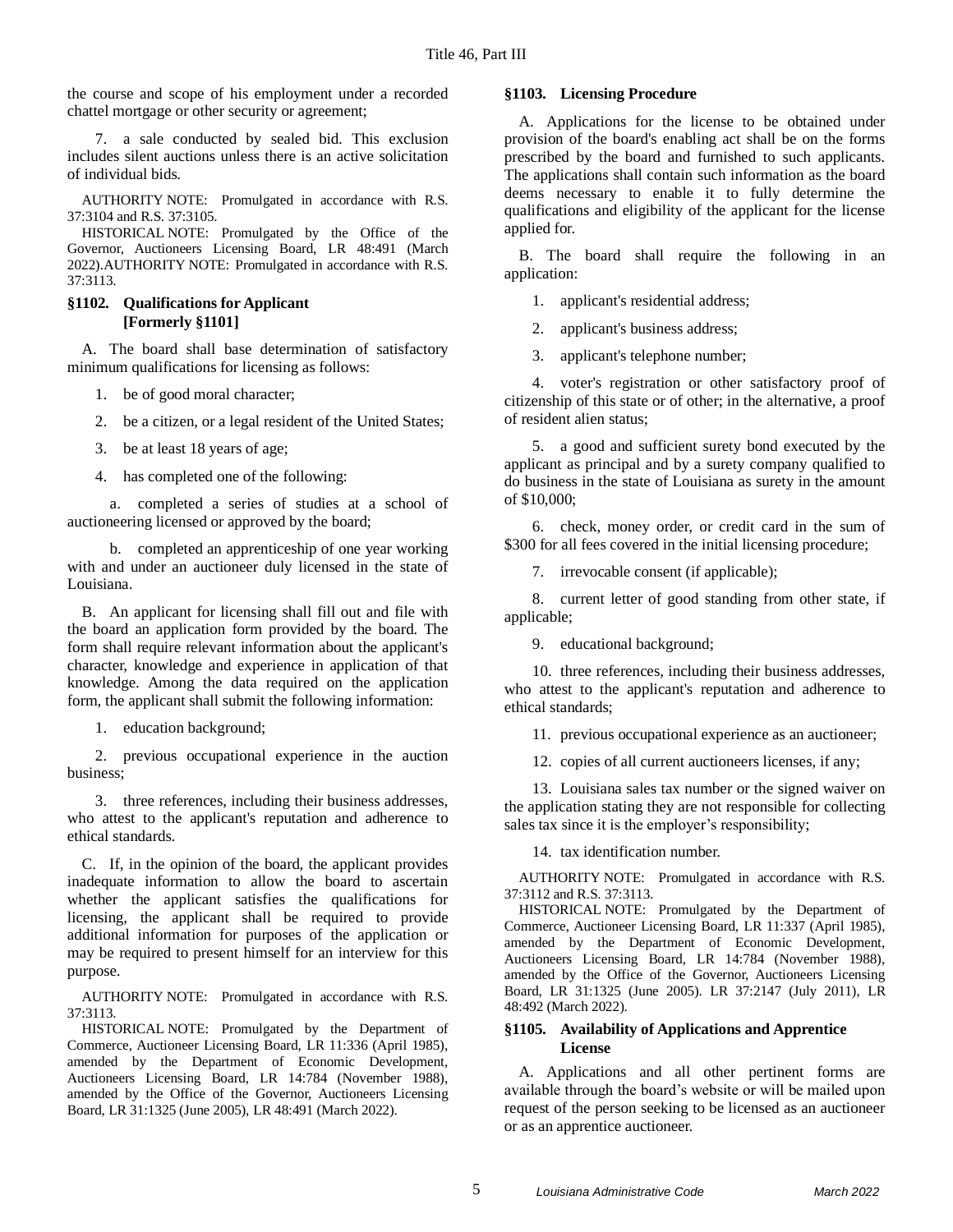AUTHORITY NOTE: Promulgated in accordance with R.S. 37:3112 and R.S. 37:3113.

HISTORICAL NOTE: Promulgated by the Department of Commerce, Auctioneer Licensing Board, LR 11:337 (April 1985), amended by the Department of Economic Development, Auctioneers Licensing Board, LR 14:784 (November 1988), amended by the Office of the Governor, Auctioneers Licensing Board, LR 31:1325 (June 2005), LR 37:2147 (July 2011).

#### <span id="page-7-0"></span>**§1107. Change of Address**

A. All licensees shall notify the board in writing of each change of address within 30 days of that change.

AUTHORITY NOTE: Promulgated in accordance with R.S. 37:3112 and R.S. 37:3113.

HISTORICAL NOTE: Promulgated by the Department of Commerce, Auctioneer Licensing Board, LR 11:337 (April 1985), amended by the Department of Economic Development, Auctioneers Licensing Board, LR 14:784 (November 1988), amended by the Office of the Governor, Auctioneers Licensing Board, LR 31:1326 (June 2005).

#### <span id="page-7-1"></span>**§1109. Examination Procedure**

A. The board shall determine the scope, form, and content of the examinations for licensure which shall be written and shall include questions on Louisiana auction law and sound business practices.

B. The board shall issue a numbered license to an applicant who meets the requirements of this statute and rules, passes satisfactorily 70 percent the examination administered by the board and pays the fee to be a licensed auctioneer.

C. The board shall give examinations for licensure as needed.

D. An applicant failing in an examination may be examined again upon filing a new application and the payment of the re-examination fee of \$50 fixed by the statute.

E. The board within 10 days and in writing shall notify any applicant who is denied licensing of the reason therefor. Within 15 days after receipt of notice, such applicant may make written request to the board that his or her examination be regraded and reviewed by the board. Upon regrading and review of the examinee's examination, the examinee will be advised in writing of the decision of the board. If it is determined by the board that the examination remains in the failure status, the examinee may, at his or her discretion, request a formal hearing with regard to the failing status of his or her examination grade. A formal hearing shall then be conducted under the Administrative Procedure Act.

F. An individual who fails to pass two successive examinations is not eligible to take another examination until the expiration of one year from the date of his most recent failure, at which time he shall complete and file a new application, bond and fee with the board.

G. All auctioneer license examinations are confidential tests. They are designed and administered under conditions established to protect the security of the tests. Neither the current forms nor the previous forms of the tests are available for purchase or inspection.

H. Examinations for persons with disabilities will be provided without discrimination based upon current law and upon the individual's disability.

I. The board may establish such procedures for applicants to take the examination outside the parish of the domicile of the board office, through providers approved by the board, as long as the applicant pays all costs of the examination and the procedures.

AUTHORITY NOTE: Promulgated in accordance with R.S. 37:3112 and R.S. 37:3113.

HISTORICAL NOTE: Promulgated by the Department of Commerce, Auctioneer Licensing Board, LR 11:337 (April 1985), amended by the Department of Economic Development, Auctioneers Licensing Board, LR 14:784 (November 1988), amended by the Office of the Governor, Auctioneers Licensing Board, LR 31:1326 (June 2005), LR 37:2147 (July 2011), LR 48:492 (March 2022).

#### <span id="page-7-2"></span>**§1111. License Renewal and Penalty**

A. A license shall expire annually on December 31. Each renewal license shall be valid throughout this state from January 1 of each year to December 31 of each year. All applications for renewal of auctioneers' licenses shall be submitted to the board by November 1 of each year, and licenses shall be issued by January 10 of each year. If application of renewal of the license has not been made, the license shall expire on December 31 and it shall be illegal for any person to represent himself and act as an auctioneer thereafter. Any auctioneer who submits a renewal application after January 1 shall be subject to a late penalty of \$75, which shall be paid to the Louisiana Auctioneers Licensing Board. Any auctioneer having a previous annual license shall be presumed to be a renewal applicant unless the auctioneer has allowed the license to lapse for more than one year from the date of renewal. If such license has lapsed for one year or more, then the auctioneer shall be charged a license restoration fee of \$100, in addition to all other applicable fees, and the auctioneer's request for reinstatement must be approved by the Louisiana Auctioneers Licensing Board at one of the board's regularly scheduled meetings. If an applicant is seeking reinstatement after the license has been expired by more than 24 months, the applicant is subject to reexamination if originally licensed for less than five years.

B. The board shall notify the auctioneer of the need for renewal at the last known address at least 60 days in advance of the expiration and send such forms for renewal as required by law.

AUTHORITY NOTE: Promulgated in accordance with R.S. 37:3115.

HISTORICAL NOTE: Promulgated by the Department of Commerce, Auctioneer Licensing Board, LR 11:337 (April 1985), amended by the Department of Economic Development, Auctioneers Licensing Board, LR 14:785 (November 1988), amended by the Office of the Governor, Auctioneers Licensing Board, LR 37:2147 (July 2011).

#### <span id="page-7-3"></span>**§1113. Fees**

A. The board shall assess the following schedule of fees, which shall not be refundable: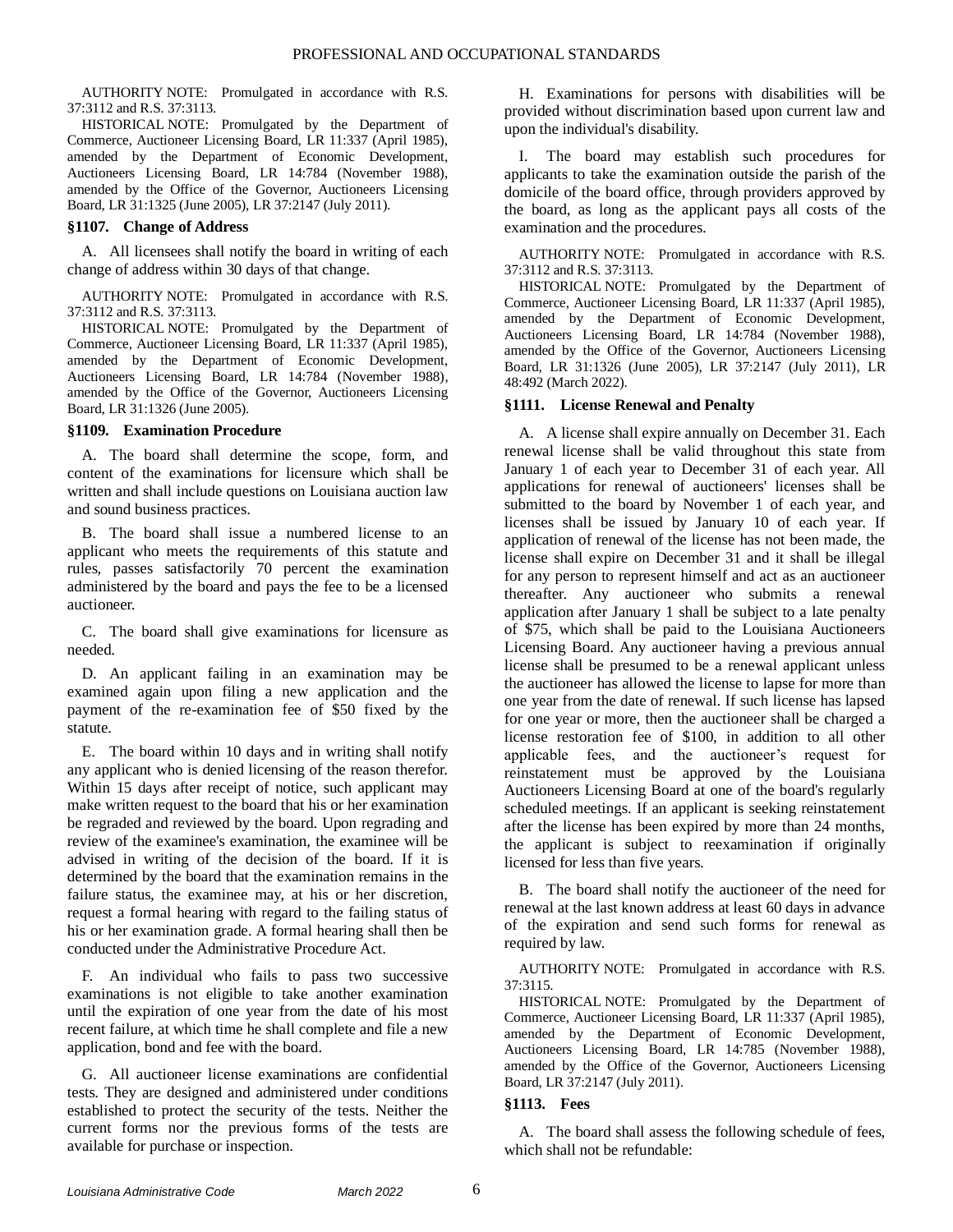1. application fee―\$75;

2. examination fee―\$75;

3. re-examination fee―\$50;

4. initial license fee for an auctioneer―\$150;

5. annual renewal license fee for an auctioneer―\$150;

6. restoration fee of a license―\$100;

7. replacement fee of a lost, destroyed, or mutilated license―\$25;

8. delinquent renewal fee—\$75;

9. apprentice fee―\$100;

10. annual certification of a licensed auctioneer school―\$150;

11. initial license fee for an auction business―\$300;

12. annual license renewal fee for an auction business―\$300;

13. replacement fee of lost, destroyed or mutilated identification card―\$5.

B. All fees shall be paid by check, money order, or credit card made payable to the board.

AUTHORITY NOTE: Promulgated in accordance with R.S. 37:3116.

HISTORICAL NOTE: Promulgated by the Department of Commerce, Auctioneer Licensing Board, LR 11:337 (April 1985), amended by the Department of Economic Development, Auctioneers Licensing Board, LR 14:785 (November 1988), amended by the Office of the Governor, Auctioneers Licensing Board, LR 31:1326 (June 2005), amended LR 37:2147 (July 2011), LR 48:492 (March 2022).

#### <span id="page-8-0"></span>**§1115. Reciprocity and Licensure without Examination**

A. A person holding a license to engage in auctions issued to him by a proper authority of a state, territory or possession of the United States of America or the District of Columbia having licensing requirements comparable to Louisiana and who in the opinion of the board otherwise meets the requirements of the statute and rules may upon application be licensed without further examination. The nonresident auctioneer must comply with all other provisions of the statute and rules.

B. A nonresident who does not hold a license in a reciprocal state must pass the examination and must comply with all other requirements of the statute and rules to be licensed in this state.

C. Notwithstanding any other provision of law to the contrary, no person duly licensed as an auctioneer in any other state and temporarily present in this state shall conduct an auction in this state unless he acts in association with an auctioneer duly licensed in this state if the state in which the nonresident auctioneer is licensed requires such an association with an auctioneer licensed in this state before an auctioneer duly licensed in Louisiana may conduct an auction in that state.

D. Every nonresident applicant for a license under the statute and rules shall file with the board as part of the application for a license a written irrevocable consent that any cause of action growing out of any transaction subject to the statute and rules may be commenced against the licensee in the proper court of any parish of this state in which the cause of action may arise or in which the plaintiff may reside by a service of process upon the board as the licensee's agent and stipulating and agreeing that such service has been made upon the person according to the laws of this or any other state. Such instrument shall be in such form and supported by such additional information as the board may by rule require.

E. All individuals making application for an auctioneer license per reciprocal agreement shall submit with their application a letter of certification from the state board or commission of their state of domicile, certifying that they are duly licensed in said state, stating their residency, date of issuance, expiration date and license number.

AUTHORITY NOTE: Promulgated in accordance with R.S. 37:3117.

HISTORICAL NOTE: Promulgated by the Department of Commerce, Auctioneer Licensing Board, LR 11:337 (April 1985), amended by the Department of Economic Development, Auctioneers Licensing Board, LR 14:785 (November 1988).

#### <span id="page-8-1"></span>**§1117. Qualifications for Licensing as an Apprentice Auctioneer**

A. In order to qualify as an apprentice auctioneer, the applicant must comply with the following.

1. The applicant must be at least 18 years of age and have a high school diploma or its equivalent.

2. The applicant must be a legal resident of the state of Louisiana.

3. The apprentice applicant must have worked in the auction business for a minimum of one year prior to application for an apprenticeship.

4. The applicant must submit the following:

a. an application for licensing on a form to be provided by the board;

b. a good and sufficient surety bond executed by the applicant as principal and by a surety company qualified to do business in the state of Louisiana as surety in the amount of \$10,000, which shall be delivered to the board at the time of the initial license application (see §1201);

c. a certified copy of voter registration or other appropriate proof of residency;

d. application fee in the sum of \$100;

e. a form signed by the supervising Louisiana resident licensed auctioneer stating that the apprentice will be serving under him for the term of one year;

f. a copy of the rules and regulations signed by both the apprentice and the supervising auctioneer.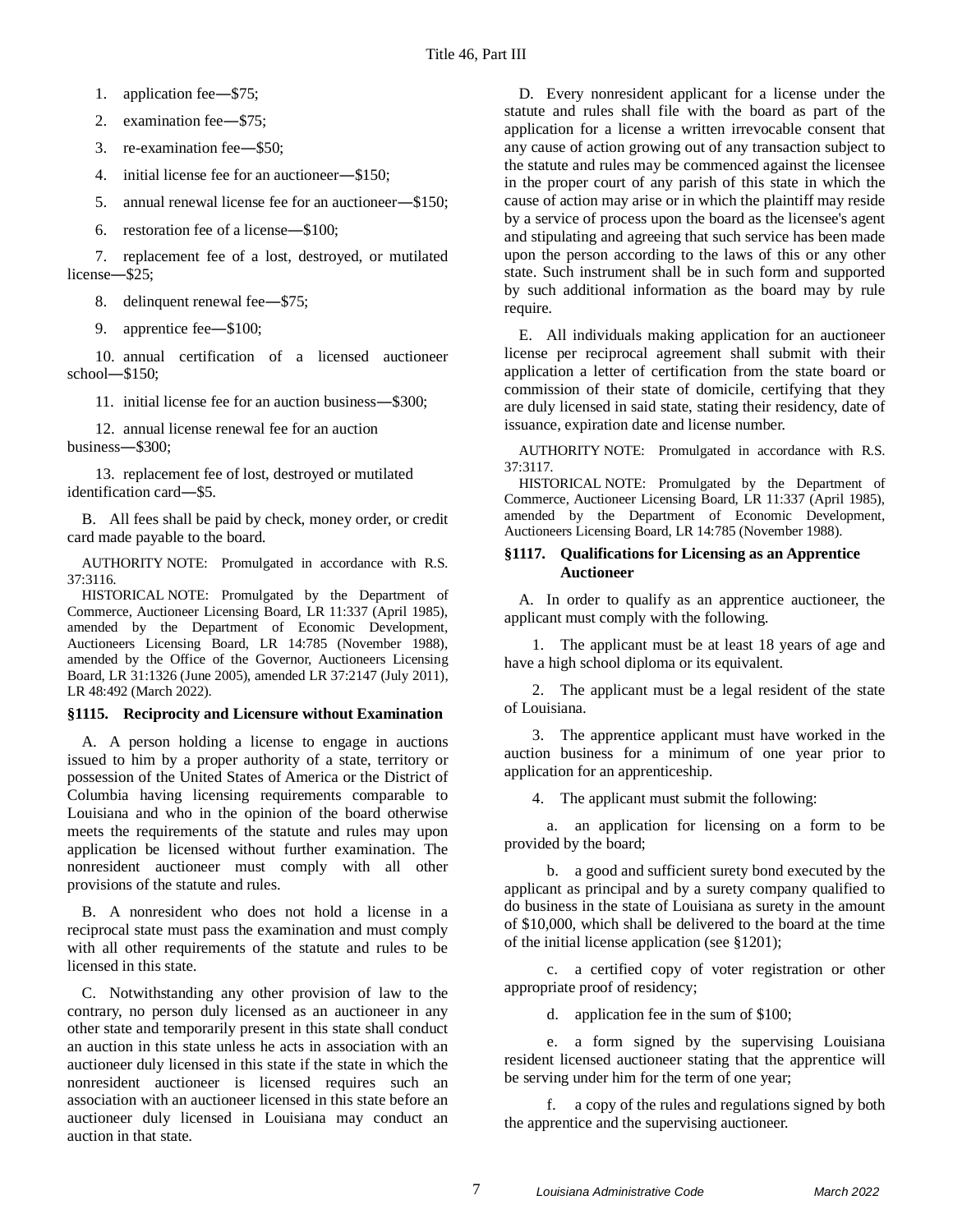5. The apprentice must work under a Louisiana licensed auctioneer during his one-year training period who has qualified as a supervising auctioneer pursuant to §1118 of this Chapter.

AUTHORITY NOTE: Promulgated in accordance with R.S. 37:3118.

HISTORICAL NOTE: Promulgated by the Department of Commerce, Auctioneer Licensing Board, LR 11:338 (April 1985), amended by the Department of Economic Development, Auctioneers Licensing Board, LR 14:786 (November 1988), amended by the Office of the Governor, Auctioneers Licensing Board, LR 31:1326 (June 2005), LR 37:2147 (July 2011), LR 40:2541 (December 2014), LR 48:492 (March 2022).

#### <span id="page-9-0"></span>**§1118. Qualifications to be Supervising Auctioneer for Apprentice**

A. In order to qualify as a supervising auctioneer for an apprentice, the auctioneer must comply with the following.

1. The auctioneer must be a Louisiana resident.

2. The auctioneer must have been licensed by the board for at least five consecutive years at the time of the application by the apprentice.

3. Any auctioneer who presently has an apprentice training under him may complete the year. This regulation will affect only those who begin an apprenticeship training after the approval of these regulations.

4. The auctioneer cannot have any other apprentice being supervised at the time of application. A supervising auctioneer may have only one apprentice working under his supervision at any time.

AUTHORITY NOTE: Promulgated in accordance with R.S. 37:3118.

HISTORICAL NOTE: Promulgated by the Office of the Governor, Auctioneers Licensing Board, LR 40:2541 (December 2014).

#### <span id="page-9-1"></span>**§1119. Apprentice Auctioneer Licensing**

A. The licensed Louisiana auctioneer acting as the supervisor for the apprentice auctioneer must hold the apprentice auctioneer's license. Under no circumstances is the apprentice auctioneer to have, display, or carry his license at any time.

B. When an apprentice auctioneer's employment with the supervising auctioneer is terminated for any reason, the supervising auctioneer shall immediately deliver or send by registered mail the apprentice auctioneer's license to the board. He must sign the back and indicate the termination date. Such apprentice auctioneer shall not engage in any auctioneer activity until he receives a new license (for the expired term) bearing the name and current license number of his new supervising auctioneer. No more than one license shall be issued to any apprentice auctioneer for the same period of time.

C. There will be just one licensed auctioneer supervisor at a time for an apprentice auctioneer. Should the apprentice auctioneer practice under another licensed auctioneer without a release from the first, the apprentice auctioneer's license shall be suspended.

D. There will be an additional charge of \$25 for the new license.

E. The length of time that an applicant shall work as an apprentice auctioneer shall be 12 months. During that period of time the apprentice auctioneer shall work and be directly involved in at least 80 hours over a minimum period of 12 days.

F. The apprentice auctioneer shall receive training in the following areas:

1. the establishment and use of escrow accounts;

2. bid calling;

3. pre-auction activities which will include: handling consignments, and all related matters, including but not limited to consignment contracts, the assignment of lot numbers, the establishment of conditions and reserves for consignments, and advertising;

4. auction day activities which will include: clerking at the auction, including writing sale tickets, keeping track of all sales, and any related paper work or using appropriate auction software, ringman/spotter;

5. post auction activities which will include: closing out the auction and maintaining and balancing auction account records, collecting and remitting sales taxes to the proper government entities, settlements, closeouts and payments to consignors.

G. Any person acting as an apprentice auctioneer within the meaning of these rules and regulations without a license and any person who violates these rules and regulations shall be subject to revocation of his license. The Louisiana auctioneer serving as sponsoring supervisor is also subject to discipline of his license should his apprentice auctioneer violate these rules and regulations.

H. The license of an apprentice auctioneer shall be automatically suspended upon the revocation or suspension of the license of the Louisiana auctioneer who is his sponsoring supervisor or in the event the supervising auctioneer becomes incapacitated; however, the apprentice auctioneer may retain his license by transferring to the supervision of another Louisiana licensed auctioneer within 21 days of the effective date of such revocation or suspension. If the apprentice auctioneer does not transfer to another Louisiana licensed auctioneer within the 21 days, he must start his one-year apprentice program over.

I. This Subsection of the rules and regulations specifically prohibits the apprentice auctioneer from calling an auction unless the supervising licensed auctioneer is directly supervising the sale sight at all times. If he does call an auction outside of the presence of his supervising auctioneer, his license will be suspended.

J. Upon completion of the one-year apprentice program, the apprentice auctioneer may apply to take the Louisiana auctioneer's examination and become licensed in the state of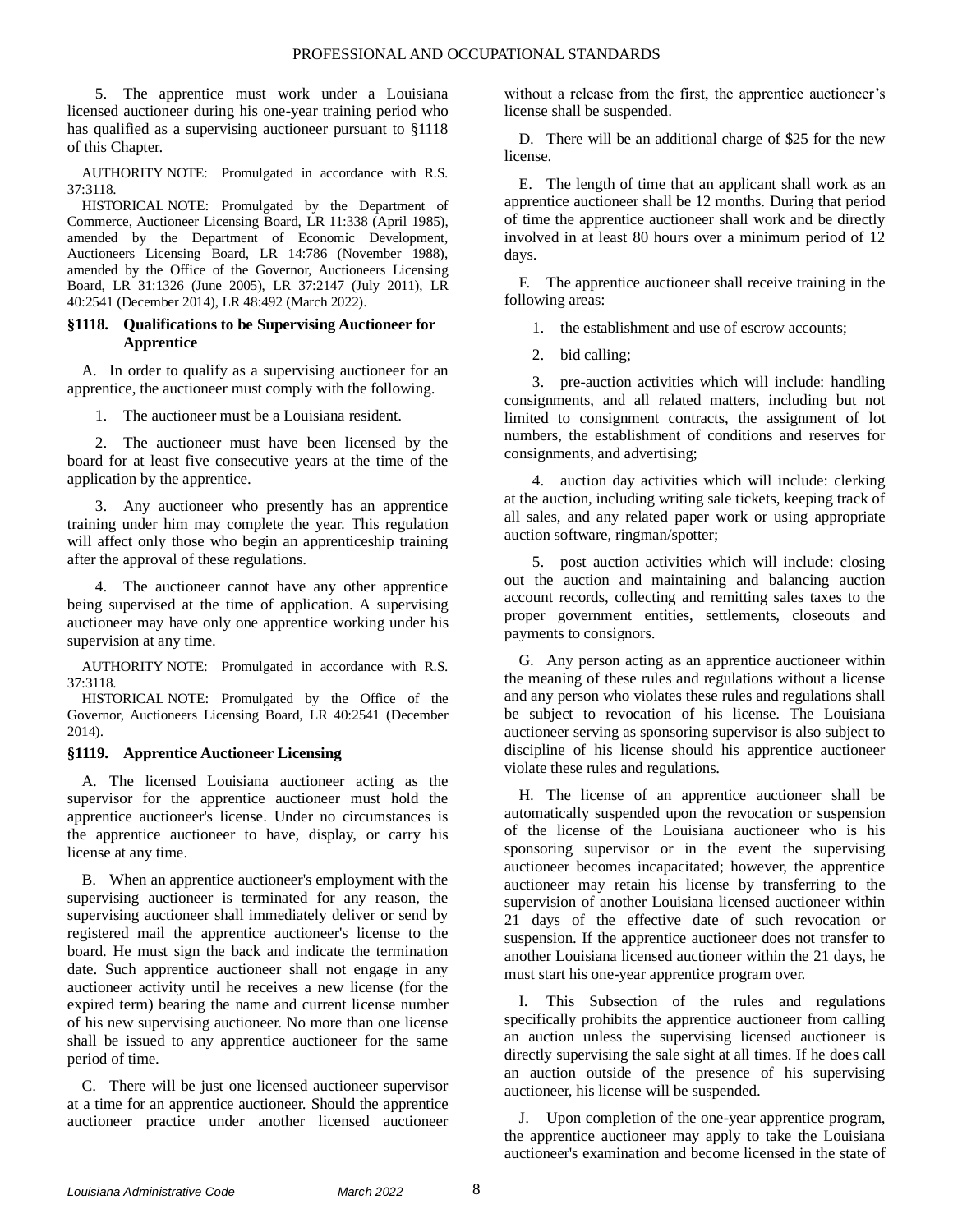Louisiana. He must submit the following in order to be considered for administration of the test:

1. a completed application for license as an auctioneer;

2. posting of a \$10,000 surety bond, made payable to the Louisiana Auctioneers Licensing Board (see §1201);

3. a certified copy of voter registration or other appropriate proof of residency;

4. application fee in the sum of \$300 (this includes the \$150 license fee, the \$75 application fee, and \$75 examination fee);

5. a form signed by the supervising Louisiana licensed auctioneer stating that the apprentice did serve under him for the term of twelve months and during which he worked at least 80 hours over a minimum period of 12 days. Evidence of the number of days/ auctions, along with the place, date and time and the type of work done by the apprentice shall be established by completion of a form to be provided by the board.

AUTHORITY NOTE: Promulgated in accordance with R.S. 37:3112.

HISTORICAL NOTE: Promulgated by the Department of Commerce, Auctioneer Licensing Board, LR 11:338 (April 1985), amended by the Department of Economic Development, Auctioneers Licensing Board, LR 14:786 (November 1988), amended by the Office of the Governor, Auctioneers Licensing Board, LR 31:1326 (June 2005), LR 40:2541 (December 2014), LR 48:492 (March 2022).

#### <span id="page-10-0"></span>**§1120. Auction Business Licensing.**

A. Every applicant seeking to operate an auction house shall file with the board a completed application (on a form provided by the board) for a license for each auction business to be operated by that person. Although an auction business may operate in more than one location, at all times, it may only operate under the name licensed with the Louisiana Auctioneers Licensing Board. Auction businesses which sell property, either immovable or movable, located within the State of Louisiana are required to have a business license.

B. Auction houses which conduct business solely through internet-based platforms are not required to employ a licensed auctioneer to call the auction. Any live or simulcast auctions are required to employ a licensed auctioneer to call the live or real-time auction.

C. Auction houses which conduct any auction through an internet-based platform are responsible for the actions of the platform.

D. Licensing Fee. Each application for licensing shall be accompanied by a license fee in the amount of \$300. Renewal of each auction business license shall be on an annual basis, no later than February 1 of each calendar year. An auction business license renewal fee shall be \$300.

E. Application Information. Each applicant shall submit the following information on the designated application form:

1. the name of each owner of the entity and the length of time each such person has been an owner;

2. each business address of the entity;

3. each auctioneer licensed by the date of application who has been employed by the business for more than one auction in the previous calendar year;

4. the nature of the business and the product to be sold;

5. two references who shall be auctioneers currently licensed in this state in good standing with the board;

6. a good and sufficient surety bond executed by the applicant as principal and by a surety company qualified to do business in the state of Louisiana as surety in the amount of \$10,000.

F. If, in the opinion of the board, the applicant provided inadequate information to allow the board to ascertain whether the applicant satisfies the qualifications for licensing, the applicant shall be required to provide additional information for purposes of the application or may be required to present himself for an interview for this purpose.

G. The qualifications of an applicant applying for an auction business license shall be the same as those articulated at R.S. 37:3113(a)1 through 37:3113(b)4, pertaining to the licensing of auctioneers.

H. An auction business licensee with a physical location within this State shall be able to operate the licensed auction business in any parish of the state of Louisiana. Should the licensee desire to operate the business at more than one location or change the location, the licensee shall give the Louisiana Auctioneers Licensing Board written notice of the change at least five days prior to the change of address or establishment of new location, as well as provide a physical and mailing address of the new or additional location of the business. Failure by licensee to give notice to the Louisiana Auctioneers Licensing Board after such change of location (or establishment of an additional location) shall be grounds for revocation of the auction business license by the board.

I. A licensee's auction business license shall automatically be suspended if no licensed auctioneer is engaged in conducting the auctions for the licensee if the auction house conducts live or simulcast auctions. Such license may be reinstated by the board for the unexpired term upon proof that a duly licensed auctioneer has been affiliated with the auction business. This subsection will not apply to auction houses which conduct business solely through internet-based platforms which are not required to employ a licensed auctioneer to call the auction.

J. The provision of R.S. 37:3115 relative to renewal of license, certificate and penalties for failure to renew the license of auctioneers, shall also apply to an auction business license.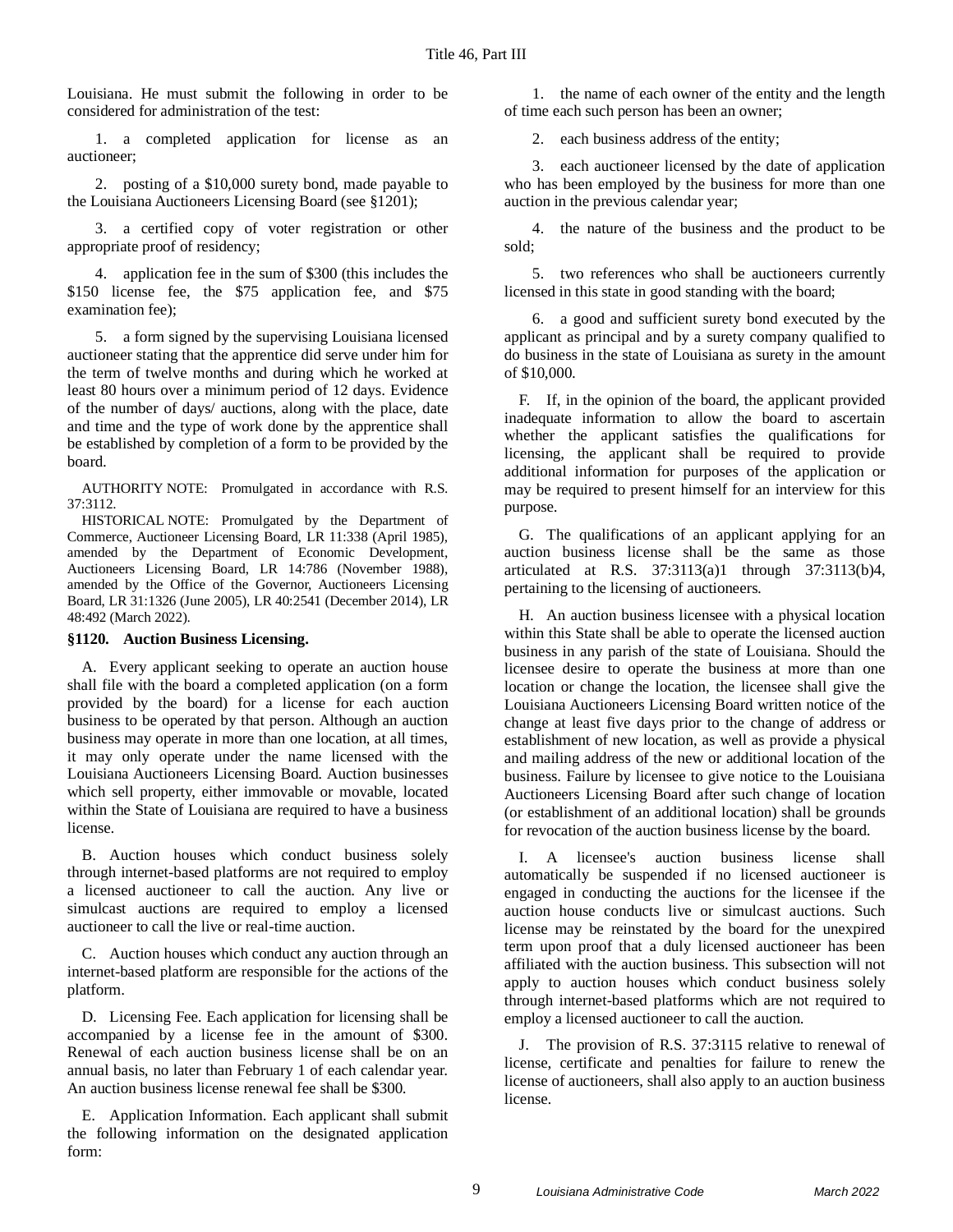K. No auction business license shall be issued or renewed unless the applicant presents a bond in the amount of \$10,000 in a form approved by the board.

L. A resident Louisiana licensed auctioneer may operate an auction business without a fee, and without posting of an additional surety bond if a surety bond guaranteeing his performance as an auctioneer has previously been posted.

M. An auction business must display in its office or offices, its current license to do business as an auction business at all times. An auction business must display its Louisiana license number on its website and in all advertising in a prominent location with the license number preceded by "LA" to indicate the issuing state.

AUTHORITY NOTE: Promulgated in accordance with R.S. 37:3103.

HISTORICAL NOTE: Promulgated by the Office of the Governor, Auctioneers Licensing Board, LR 48:492 (March 2022).

#### <span id="page-11-0"></span>**§1121. Causes for Nonissuance, Suspension, Revocation or Restriction; Fine, Reinstatement**

A. The board may refuse to issue or may suspend, revoke or impose probationary or other restrictions of any license issued under this statute and rules for any of the following causes:

1. conviction of a felony or entry of a plea of guilty or nolo contendere to a felony charge under the laws of the United States of America or of any state;

2. deceit or perjury in obtaining any certificate or license issued under this statute and rules;

- 3. providing false testimony before the board;
- 4. efforts to deceive or defraud the public;
- 5. incompetency or gross negligence;

6. rendering, submitting, subscribing, or verifying false, deceptive, misleading or unfounded opinions or reports;

7. the refusal of the licensing authority of another state to issue or renew a license, permit or certificate in that state or the revocation or suspension of or other restriction imposed on a license, permit or certificate issued by such licensing authority;

8. aiding or abetting a person to evade the provisions of this statute and rules or knowingly combining or conspiring with an unlicensed person or acting as an agent, partner, associate or otherwise, of an unlicensed person with intent to evade the provisions of this statute and rules;

9. violation of any provision of this statute and rules or any rules or regulations of the board or rules of conduct promulgated by the board;

10. indebtedness to the state or to any municipal corporation for any tax as an auctioneer or for any license or commission that he has neglected to pay after final judgment has been rendered against him for it;

11. false, deceptive or misleading advertising;

12. failure to notify the board within 30 days, of any administrative action taken by another licensing authority, board or commission;

13. failure to comply with all local, city, parish/county, or state laws.

B. The board may, as a probationary condition or as a condition of the reinstatement of any license suspended or revoked hereunder, require the holder to pay all costs of the board proceedings, including investigators', stenographers' and attorneys' fees.

C. Four concurring votes of the board shall be required for revocation of any license. Four concurring votes shall be required for suspension of any license or the imposition of costs or fines in excess of \$500.

D. Any certificate or license suspended, revoked or otherwise restricted by the board may be reinstated by majority vote of the board.

AUTHORITY NOTE: Promulgated in accordance with R.S. 37:3121.

HISTORICAL NOTE: Promulgated by the Department of Commerce, Auctioneer Licensing Board, LR 11:338 (April 1985), amended by the Department of Economic Development, Auctioneers Licensing Board, LR 14:786 (November 1988), amended by the Office of the Governor, Auctioneers Licensing Board, LR 31:1326 (June 2005).

#### <span id="page-11-1"></span>**§1123. Issuing of Licenses for Military**

A. All licenses issued to those with military training, spouse, or dependent of a member of the military or a United States Department of Defense civilian employee who received military orders for a change of station to a military installation or assignment located in Louisiana will be issued in accordance with Act 2020, No. 200.

AUTHORITY NOTE: Promulgated in accordance with R.S. 37:3651

HISTORICAL NOTE: Promulgated by the Office of the Governor, Auctioneers Licensing Board, LR 48:493 (March 2022).

#### <span id="page-11-2"></span>**§1125. Issuing of Licenses for Healthcare Professional Dependents**

A. All licenses issued to dependents of healthcare professionals will be issued in accordance with Act 2021, No. 279.

AUTHORITY NOTE: Promulgated in accordance with R.S. 37:1751.

HISTORICAL NOTE: Promulgated by the Office of the Governor, Auctioneers Licensing Board, LR 48:493 (March 2022).

#### <span id="page-11-3"></span>**§1127. Occupational License and Examination Fee Waiver**

A. All licenses issued to qualified individuals will be issued in accordance with Act 2020, No. 275.

AUTHORITY NOTE: Promulgated in accordance with R.S. 37:23.4

HISTORICAL NOTE: Promulgated by the Office of the Governor, Auctioneers Licensing Board, LR 48:493 (March 2022).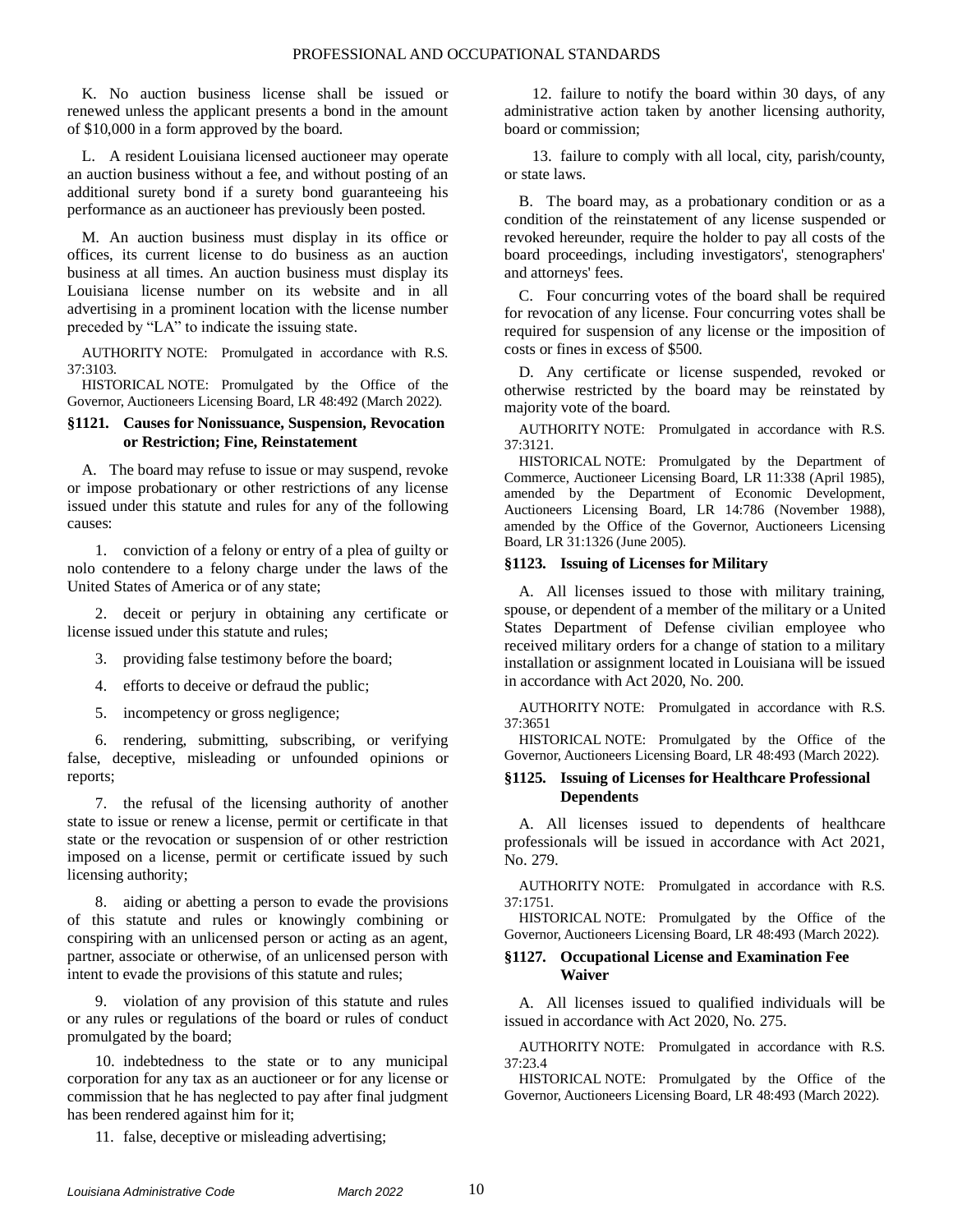## **Chapter 12. Bonds; Funds**

#### <span id="page-12-1"></span><span id="page-12-0"></span>**§1201. Bonds**

A. Each applicant for licensure as a resident auctioneer, apprentice auctioneer, or auction business shall deliver to and deposit with the board at the time of application either the sum of \$10,000 in cash or a surety bond in the amount of \$10,000. Such bond shall:

1. be executed by the applicant as principal and by a surety company qualified to do business in the state as a surety;

2. be in a form approved by the board;

3. be conditioned upon compliance by the applicant with the conditions of any written auctioneer's contract made by such applicant in connection with a sale or auction in which he is a party;

4. be conditioned upon the assurance that the applicant shall not violate any provision of this Chapter or state law in the conduct of the business for which he is licensed;

5. be made payable to the board for the use, benefit, and indemnity of any person who suffers any loss as a result of a violation of this Chapter and for the proper disposition of all funds, taxes and registration fees;

6. be for the period of licensure.

B. The bond shall be maintained throughout the period of licensure. If the bond is canceled for any reason, the license shall be revoked as of the date of cancellation unless a new bond is furnished prior to that date.

C. A new bond or proper continuation certificate shall be delivered to the board at the beginning of each period of licensure. However, the aggregate liability of the surety in any one year shall not exceed the sum of the bond.

D. A licensed resident auctioneer shall not be required to deposit with the board an additional cash amount or an additional surety bond upon application for licensure as an auction business.

E. The board may promulgate rules to require a cash deposit or surety bond not to exceed \$10,000 as a condition of reinstatement of a license revoked, canceled, suspended, or otherwise restricted pursuant to R.S. 37:3121.

F. The board may promulgate rules to require a cash deposit or surety bond not to exceed \$10,000 of a nonresident auctioneer either licensed in or conducting an auction in Louisiana under the reciprocity provisions of R.S. 37:3117 if a bond is required of a Louisiana auctioneer for licensure or the conduct of an auction in the licensing jurisdiction of such nonresident auctioneer.

G. An auction business which is owned by a nonresident auctioneer shall, prior to being licensed by the board, post a surety bond in the amount which shall be the greater or either:

1. \$10,000;

2. the amount of the bond required of an auction business owned by an auctioneer licensed in Louisiana in the licensing jurisdiction of such nonresident auctioneer.

H. Such bond shall name the board as beneficiary.

1. In the case of a cash deposit, the auctioneer or auction business making the cash deposit shall deposit funds in a recognized state depository with the account or certificate pledged to the Louisiana Auctioneer Licensing Board under the same requirements as a surety bond. The funds shall be maintained in this depository for a period of one calendar year past the expiration date of the license.

AUTHORITY NOTE: Promulgated in accordance with R.S. 37:3112.

<span id="page-12-2"></span>HISTORICAL NOTE: Promulgated by the Office of the Governor, Auctioneers Licensing Board, LR 31:1326 (June 2005).

## **Chapter 13. Cease and Desist; Injunctions**

#### <span id="page-12-3"></span>**§1301. Cease and Desist; Injunctions**

A. In addition to or in lieu of the criminal penalties and administrative sanctions provided in the statute and rules, the board is empowered to issue an order to any person or firm engaged in any activity, conduct or practice constituting a violation of any provision of the statute or rules directing such person or firm to cease and desist from such activity, conduct or practice. Such order shall be issued in the name of the state of Louisiana under the official seal of the board.

B. Upon a proper showing by the board that such person or firm has engaged in any activity, conduct or practice prescribed by the statute and rules, the court shall issue a temporary restraining order restraining the person or firm from engaging in unlawful activity, conduct or practices pending the hearing on a preliminary injunction and in due course a permanent injunction shall issue after the hearing commanding the cessation of the unlawful activity, conduct or practices complained of, all without the necessity of the board having to give bond as usually required in such cases. A temporary restraining order, preliminary injunction or permanent injunction issued hereunder shall not be subject to being released upon bond.

C. If the person or firm to whom the board directs a cease and desist order does not cease and desist the prescribed activity, conduct or practice within 10 days from service of such cease and desist order by certified mail, the board may cause to issue in any court of competent jurisdiction and proper venue a writ of injunction enjoining such person or firm from engaging in any activity, conduct or practice by the statute and rules.

D. Those who hold auction licenses who are found in violation of the statutes or regulations shall be responsible for reasonable attorney fees.

AUTHORITY NOTE: Promulgated in accordance with R.S. 37:3122.

HISTORICAL NOTE: Promulgated by the Department of Commerce, Auctioneer Licensing Board, LR 11:338 (April 1985), amended by the Department of Economic Development, Auctioneers Licensing Board, LR 14:787 (November 1988),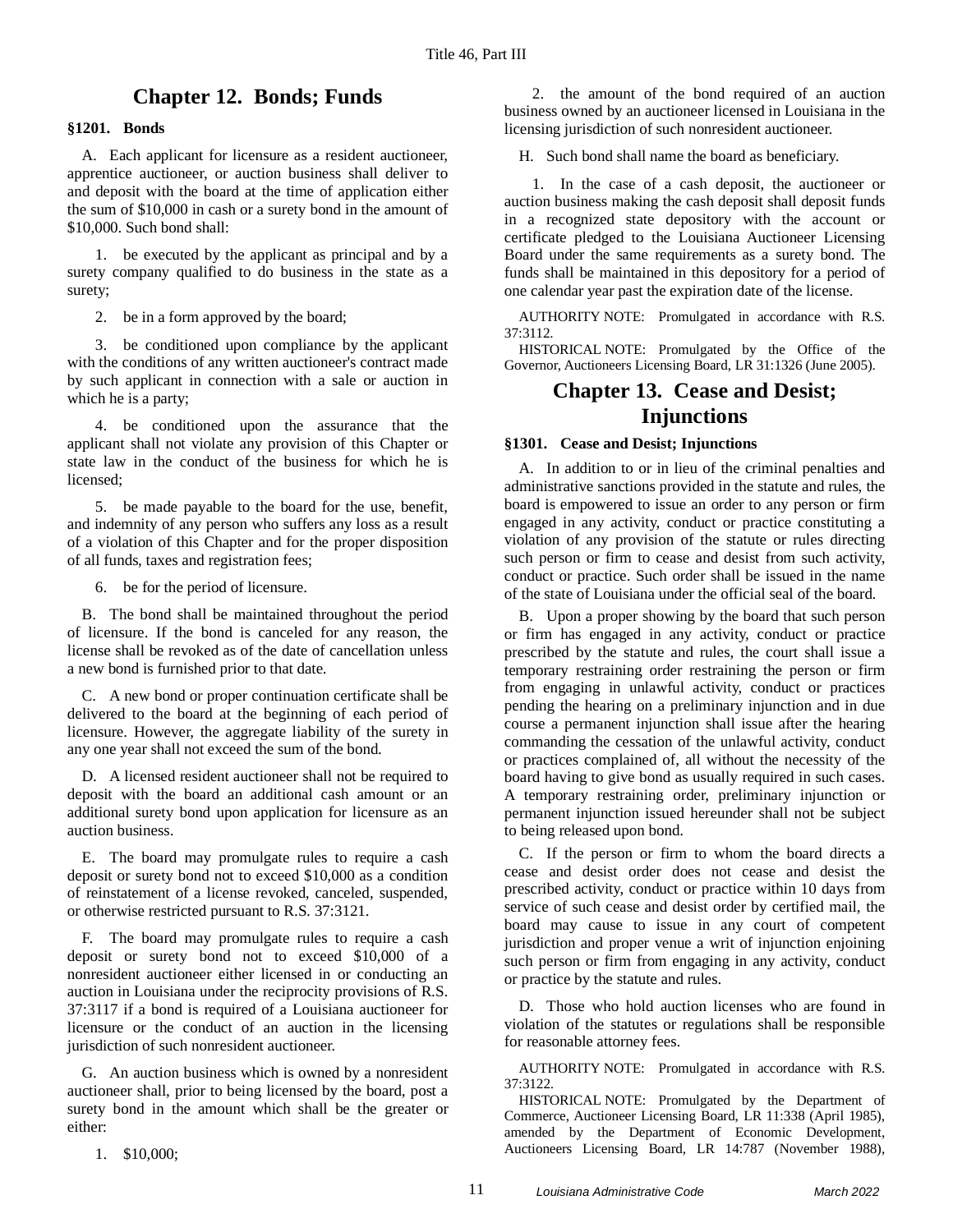amended by the Office of the Governor, Auctioneers Licensing Board, LR 31:1327 (June 2005).

## <span id="page-13-0"></span>**Chapter 15. Violations and Penalties**

#### <span id="page-13-1"></span>**§1501. Violations and Penalties**

A. Any person who engages in auctions without a valid license violates this statute and rules.

B. Any person who willfully violates any provision of this statute and rules or any rules and regulations adopted under its authority shall be fined for each offense not more than \$500 or imprisoned not more than six months, or both. Each individual sale or act in connection with the conduct of an auction in violation of any provision of this statute and rules shall constitute a separate offense and violation of this statute and rules.

C. Any person who fails to comply with any order issued by the board or its designee.

AUTHORITY NOTE: Promulgated in accordance with R.S. 37:3123.

HISTORICAL NOTE: Promulgated by the Department of Commerce, Auctioneer Licensing Board, LR 11:338 (April 1985), amended by the Department of Economic Development, Auctioneers Licensing Board, LR 14:787 (November 1988), amended by the Office of the Governor, Auctioneers Licensing Board, LR 31:1327 (June 2005).

#### <span id="page-13-2"></span>**§1503. Fines for Advertising Violations**

A. Violations of Chapter 17 requiring that the licensee place his name and license number in all advertising will result in a money fine to be levied against him. The amount of the fine will be \$50 for the first offense and \$100 for the second offense. A third or subsequent offense may result in a fine or other disciplinary action within the discretion of the board. Signs and business cards shall be exempt from this requirement of displaying the licensee number so long as the contact information is present since these are not considered ads.

AUTHORITY NOTE: Promulgated in accordance with R.S. 37:3119.

HISTORICAL NOTE: Promulgated by the Department of Economic Development, Auctioneers Licensing Board, LR 20:1367 (December 1994), amended by the Office of the Governor, Auctioneers Licensing Board, LR 37:2148 (July 2011).

## <span id="page-13-3"></span>**Chapter 17. Responsibilities of Licensed Auctioneer**

#### <span id="page-13-4"></span>**§1701. Advertising and Management of Sale**

A. The auctioneer shall be responsible for the advertising and management of the sale and account for all proceeds therefore and shall, over his signature, issue a closing statement to the sellers.

B. All advertising of an auction sale must be made in the name of the licensee who shall bear responsibility of the sale to the seller, general public and auctioneer board. The current license number must be published.

AUTHORITY NOTE: Promulgated in accordance with R.S. 37:3112.

HISTORICAL NOTE: Promulgated by the Department of Commerce, Auctioneer Licensing Board, LR 11:338 (April 1985), amended by the Department of Economic Development, Auctioneers Licensing Board, LR 14:787 (November 1988).

#### <span id="page-13-5"></span>**§1703. Conduct in Professional Manner**

A. A licensee shall conduct his professional activities in a professional manner that will reflect credit upon him, the auction profession and auctioneers.

B. Unprofessional conduct includes but is not limited to the following:

1. failure of a licensee to deposit in one or more identifiable bank accounts maintained in the state in which the auctioneer is situated all funds derived from an auction sale paid to the licensee or to a person, corporation, firm or combination thereof which conducted the sale. No funds belonging to the auctioneer shall be deposited therein except as follows:

a. funds reasonably sufficient to pay bank charges may be deposited therein;

b. funds belonging in part to the person who employs the auctioneer and in part to the auctioneer must be deposited therein, but if the portion belonging to the auctioneer to receive it is disputed by the person who employs the auctioneer, in which event the disputed portion shall not be withdrawn until the dispute is finally resolved;

2. failure of a licensee to account to and pay over all monies and tangible personal property coming into his possession which belong to others including buyers at auction as well as consignors no later than 30 days from the date that the obligation arises to remit or deliver the said monies or tangible personal property;

3. a licensee's payment of compensation in money or other valuable things to any person other than a licensee for the rendering of any service or the doing of any of the acts by this act forbidden to be rendered or performed by other than licensees.

AUTHORITY NOTE: Promulgated in accordance with R.S. 37:3112.

HISTORICAL NOTE: Promulgated by the Department of Commerce, Auctioneer Licensing Board, LR 11:338 (April 1985), amended by the Department of Economic Development, Auctioneers Licensing Board, LR 14:787 (November 1988), amended by the Office of the Governor, Auctioneers Licensing Board, LR 31:1327 (June 2005).

#### <span id="page-13-6"></span>**§1705. Record Keeping**

A. All licensees, including all individual auctioneers and auction businesses, must retain the following records of each sale conducted by that licensee or conducted by an apprentice auctioneer for which that licensee is responsible, for at least three years after the sale:

- 1. clerk sheets;
- 2. consignor sheets;

3. records showing deposits and disbursements from the escrow account;